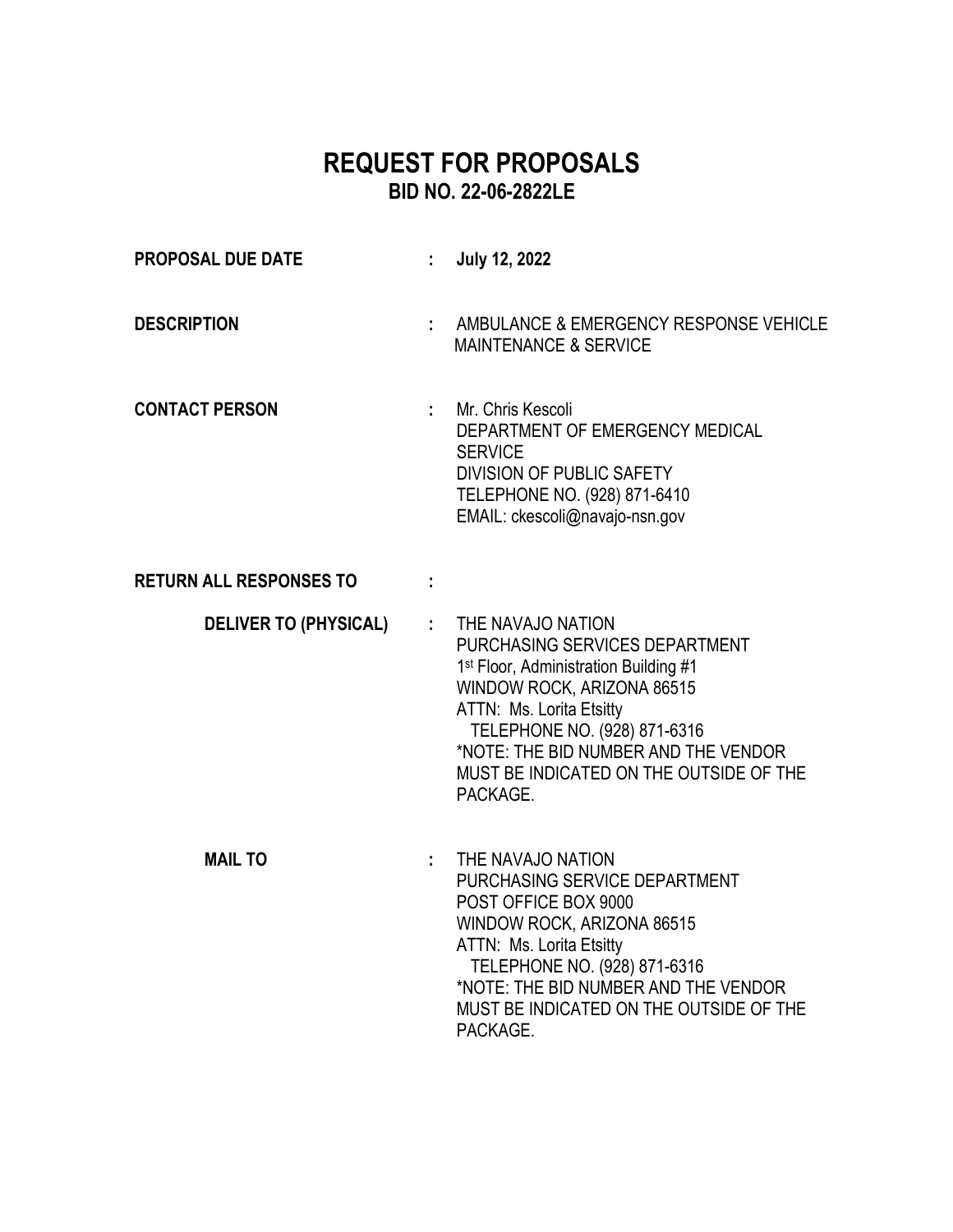# **SECTION I**

# **INFORMATION ONLY NO RESPONSE TO THIS SECTION IS REQUIRED**

- **A. ISSUING OFFICE**: This request for Proposals (RFP) is issued by the Purchasing Services Department of the Navajo Nation, P.O. Box 9000, Window Rock, Arizona 86515
- **B. PURPOSE:** This RFP provides prospective respondents with sufficient information to enable them to prepare and submit proposals for consideration.
- **C. SCOPE:** This RFP contains the instructions governing the proposals to be submitted and material to be included therein; mandatory requirements which must be met to be eligible for consideration; and other requirements to be met by each proposal.

### **D. SCHEDULE OF ACTIVITIES: DEADLINE:**

- 1. Public Advertisement 1. Compared 1. Public Advertisement [RFPs and Advertisements \(nnooc.org\)](https://www.nnooc.org/RFPs-Advertisements.html)
- 2. Prospective respondents inquire deadline June 23, 2022 at 5:00 p.m. (No questions accepted after this date) Inquiries and questions will be answered at any time prior to this date. Questions to this RFP may be verbal or in writing. 3. Due date for proposal July 12, 2022
- 4. Opening of proposals and evaluation Fig. 2022
- 5. Award date for contract July 18, 2022
- **E. INQUIRIES:** Prospective respondents may make telephone or written inquiries concerning this RFP to obtain clarification of requirements. Email inquiries may be emailed to [ckescoli@navajo](mailto:ckescoli@navajo-nsn.gov)[nsn.gov.](mailto:ckescoli@navajo-nsn.gov) No inquiries will be accepted after the inquiry deadline listed in Section D. Mailed inquiries are to be addressed to:

# **THE NAVAJO NATION PURCHASING SERVICES DEPARTMENT POST OFFICE BOX 9000 WINDOW ROCK, ARIZONA 86515 ATTN: Ms. Lorita Etsitty TELEPHONE (928) 871-6316**

Note: Please mark on the outside of the envelope or subject line of email – **Ambulance & Response Vehicle Maintenance & Service**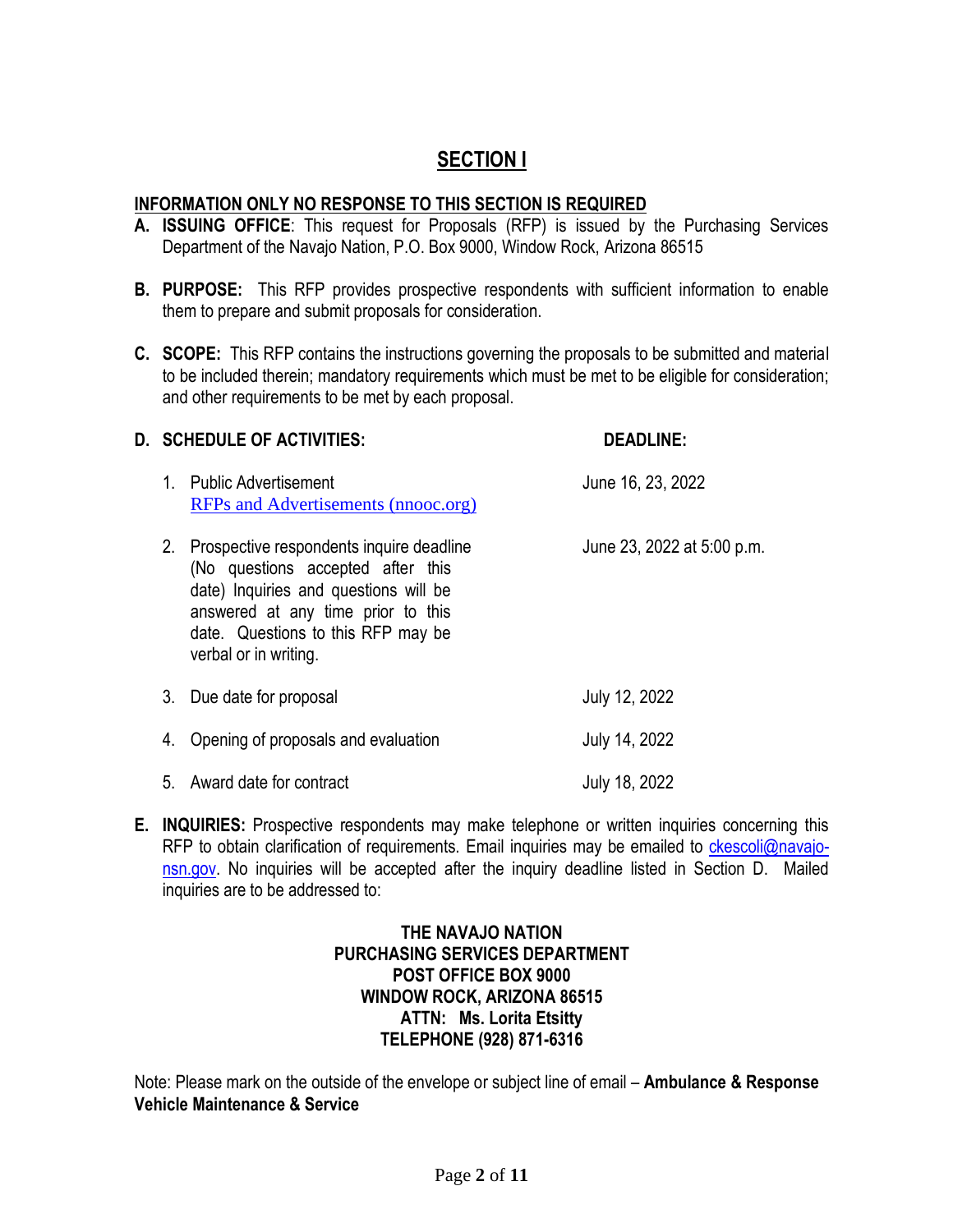- **F. ADDENDUM OF SUPPLEMENT TO THIS REQUEST FOR PROPOSALS:** In the event that it becomes necessary to revise any part of this RFP, an addendum will be issued.
- **G. PROPOSALS SUBMISSION:** Bidders who are mailing their proposals should allow sufficient time for mail delivery to ensure receipt by the time specified. It is recommended they be sent by certified/priority mail with tracking to the physical address indicated on the cover sheet of this RFP.
- **G. TWO (2) IDENTICAL PROPOSALS ARE REQUIRED:** Delivered in a sealed envelope; also include the name and address of the individual or firm submitting the proposal. Allow sufficient time for physical and/or mailing delivery to addresses found on the cover page of this RFP. Email proposals will not be accepted.
- **H. LATE RECEIPT OF PROPOSALS:** Late proposals will not be accepted. It is the responsibility of the bidder to ensure the proposal arrives in the Purchasing Services department prior to the date and time specified.
- **I. REJECTION OF PROPOSALS:** The Purchasing Services Department reserves the right to reject any or all proposals and to waive informalities and minor irregularities in proposals received.
- **J. PROPRIETARY INFORMATION:** Any restriction on the use of data contained within any proposals must be clearly stated in the proposal itself. Proprietary information submitted in response to this RFP will be handled in accordance with applicable purchasing procedures. Each and every page of the proprietary material must be labeled or identified with the word "proprietary".
- **K. RESPONSE MATERIAL OWNERSHIP:** All material submitted regarding this RFP shall become the property of the Navajo Nation and will not be returned to the bidder. Responses received will be retained in file and may be reviewed by any person after final selection has been made, subject to Paragraph K above. The Purchasing Services Department has the right to use any or all system ideas presented in reply to this RFP, subject to limitations outlined in paragraph K above. Disqualification or non-selection of a bidder or bid does not eliminate this right.
- **L. INCURRING COSTS:** The Navajo Nation Purchasing Service Department is not liable for any cost incurred by the bidders prior to issuance of an agreement, contract and/or purchase order.
- **M. ACCEPTANCE OF PROPOSAL CONTENT:** The contents of the proposal of the successful bidder will become contractual obligations if acquisition action ensues. Failure of the successful bidder to accept these obligations in a purchase agreement, purchase order, delivery order or similar acquisition instrument may result in cancellation of the award and such bidder may be removed from future solicitations. The Navajo Nation Purchasing Services Department reserves the right to pursue appropriate legal action in the above set of circumstances.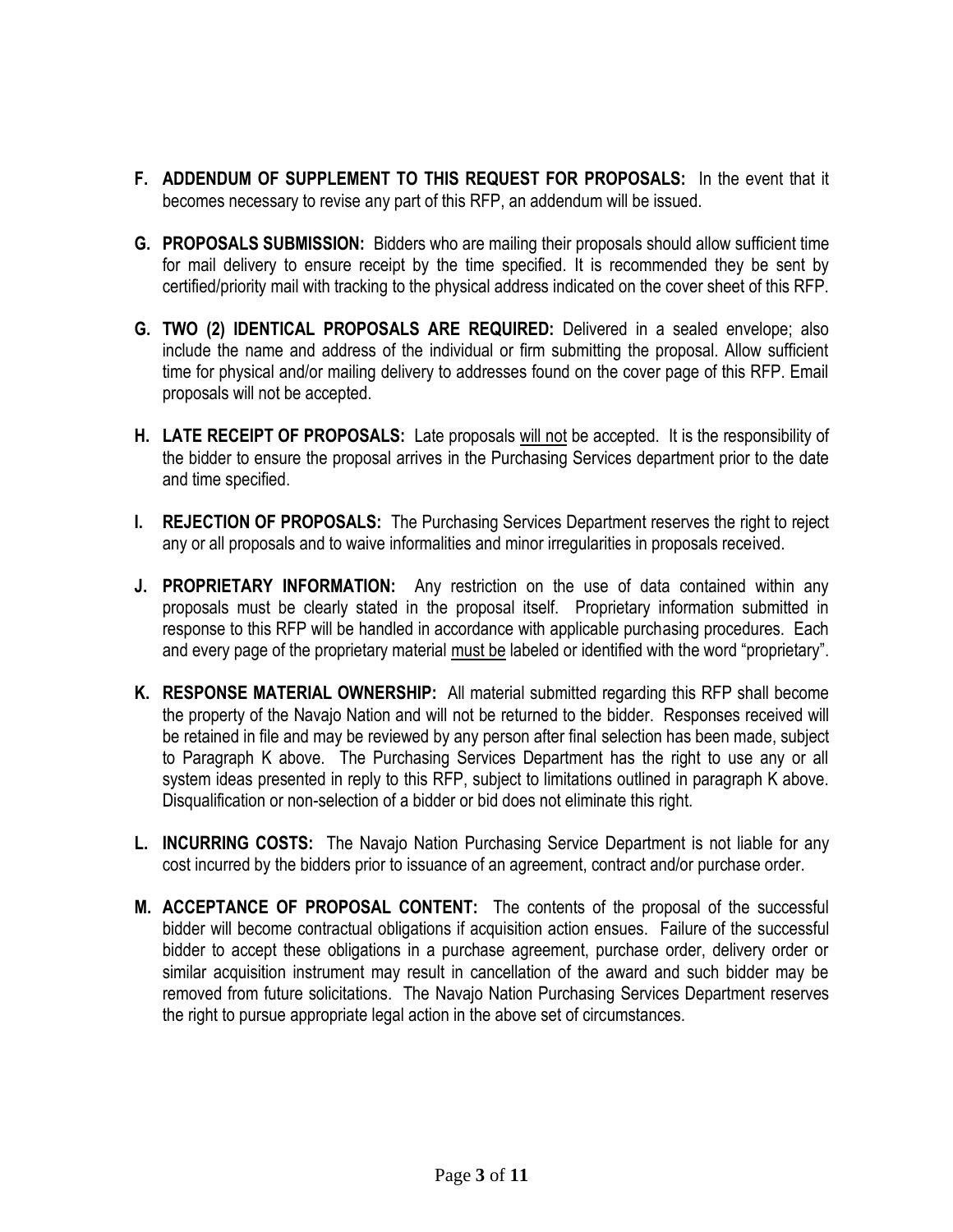# **N. EVALUATION PROCEDURES AND CRITERIA:**

## **1.** General Procedures:

- a. An ad hoc committee will judge the merit proposals received in accordance with the criteria defined herein.
- b. Failure of a bidder to provide any information requested in this RFP may result in disqualification of the proposal. All proposals must be endorsed with the signature of a responsible official having the authority to bind the offeror or to the execution of the proposal.
- c. The sole objective of the ad hoc committee will be to select the bidder whose proposal is most responsive to the Navajo Nation Purchasing Services Department. The specifications within this RFP represent the minimum performance necessary for response. On the basis of the evaluation criteria established in this RFP, the ad hoc committee will select and recommend the bidder who best meets this objective.
- d. Evaluation Criteria: The following criteria will be used by the ad hoc committee in the selecting process for contract award. The technical proposal factors will be rated on a scale of 10-100 with weight relations as stated below:

| Technical Proposal Factors:                                                                                                                                                           | Possible Points: |
|---------------------------------------------------------------------------------------------------------------------------------------------------------------------------------------|------------------|
| <b>Device Specifications</b><br>Offeror's meeting the minimum specifications and<br>requirements as listed in Section III herein                                                      | 35               |
| <b>Qualifications of Firm</b><br>Offeror's qualifications, including work on similar projects,<br>experience of personnel                                                             | 25               |
| Quality, Accuracy and Completeness of the Proposal<br>The quality, accuracy, and completeness of the Offeror's<br>proposal in response to the RFP specifications and<br>requirements. | 10               |
| Cost<br>Price offered is responsive to the RFP requirements and<br>Instructions, and is realistic in respect to specifications<br>and requirements.                                   | 30               |
|                                                                                                                                                                                       | TOTAL: 100       |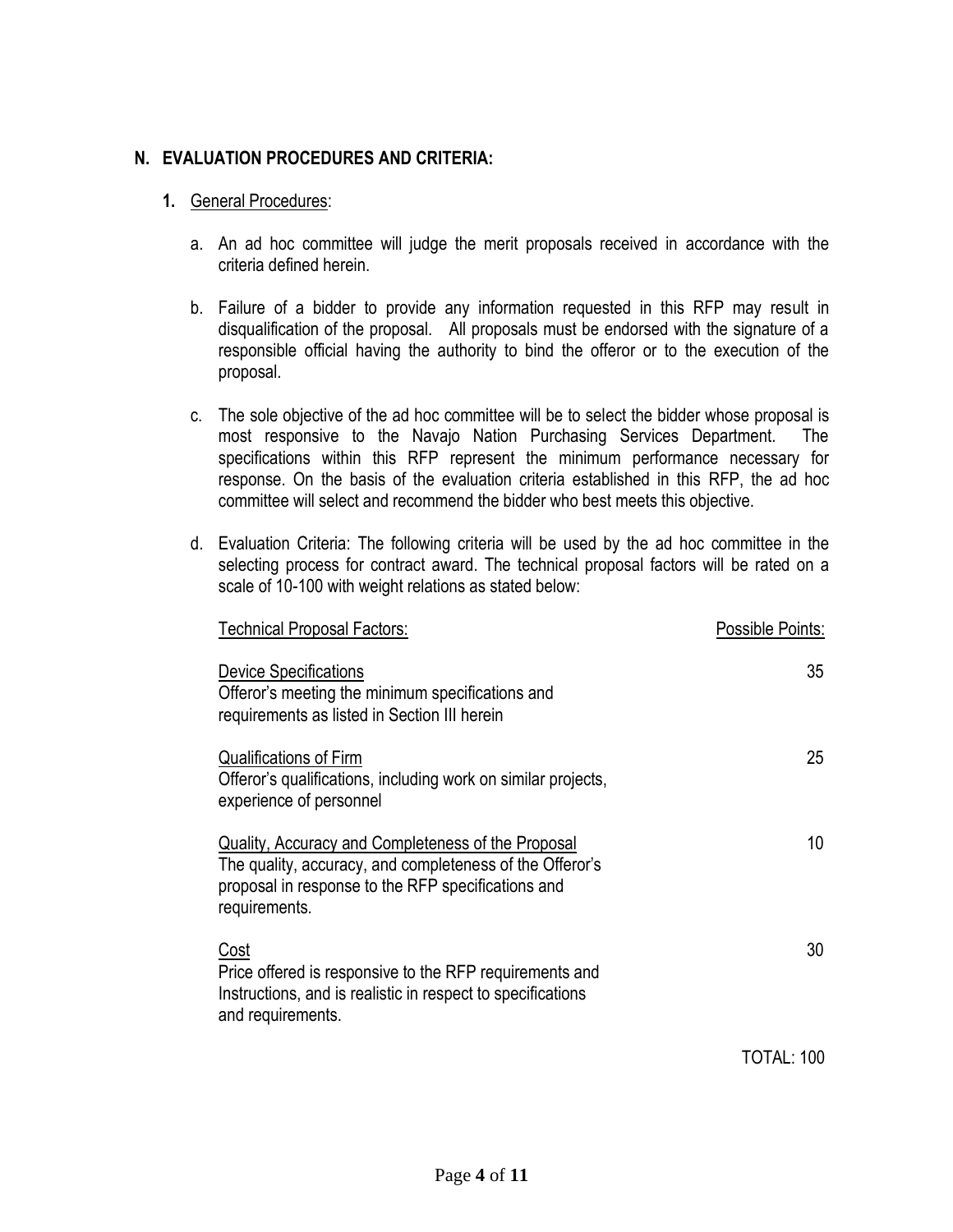- **O. STANDARD CONTRACT:** The Navajo Nation reserves the right to incorporate standard contract provision into any contract negotiations as a result of a proposal submitted in response to this RFP.
- **P. RETURN OF PROPOSALS:** The Navajo Nation has no obligation to return any proposal received in response to this RFP.
- **Q. GOVERNING LAW:** This procurement and any agreement with offerors that may result shall be governed by the laws of the Navajo Nation. The Navajo Nation is not bound to enter a contract under the RFP or RSQ and may issue a subsequent RFP or RSQ for the same services. The Navajo Nation is a sovereign government and that all contracts entered into as a result of the RFP shall comply with Navajo Nation law, rules and regulations, including the Navajo Preference in Employment Act. Navajo Business Opportunity Act, 5 NNC will apply.
- **R. ALTERNATE PROPOSALS:** Alternate proposals will not be accepted and will be deemed nonresponsive.

# **SECTION II**

### **PROPOSAL FORMAT AND ORGANIZATION**

#### **A. NUMBER OF COPIES**

Proposer shall provide two (2) identical proposals to the location specified for the submission of proposals in Section I, Paragraph H, on or before the closing date and time for receipt of proposal. Allow sufficient time for physical and/or mailing delivery to addresses found on the cover page of this RFP. Email proposals will not be accepted.

# **B. PROPOSAL FORMAT**

All proposals must be typewritten on standard 8.5 x 11 paper (larger paper is permissible for charts, spreadsheets, etc.) and bound with tabs/dividers delineating each section, as necessary

#### 1. Proposal Organization

The proposal must be organized and indexed in the following format and must contain as minimum all list items in the sequence indicated.

- a. Table of Contents
- b. Letter of Transmittal
- c. Cost Proposal
- d. Response to the Specifications request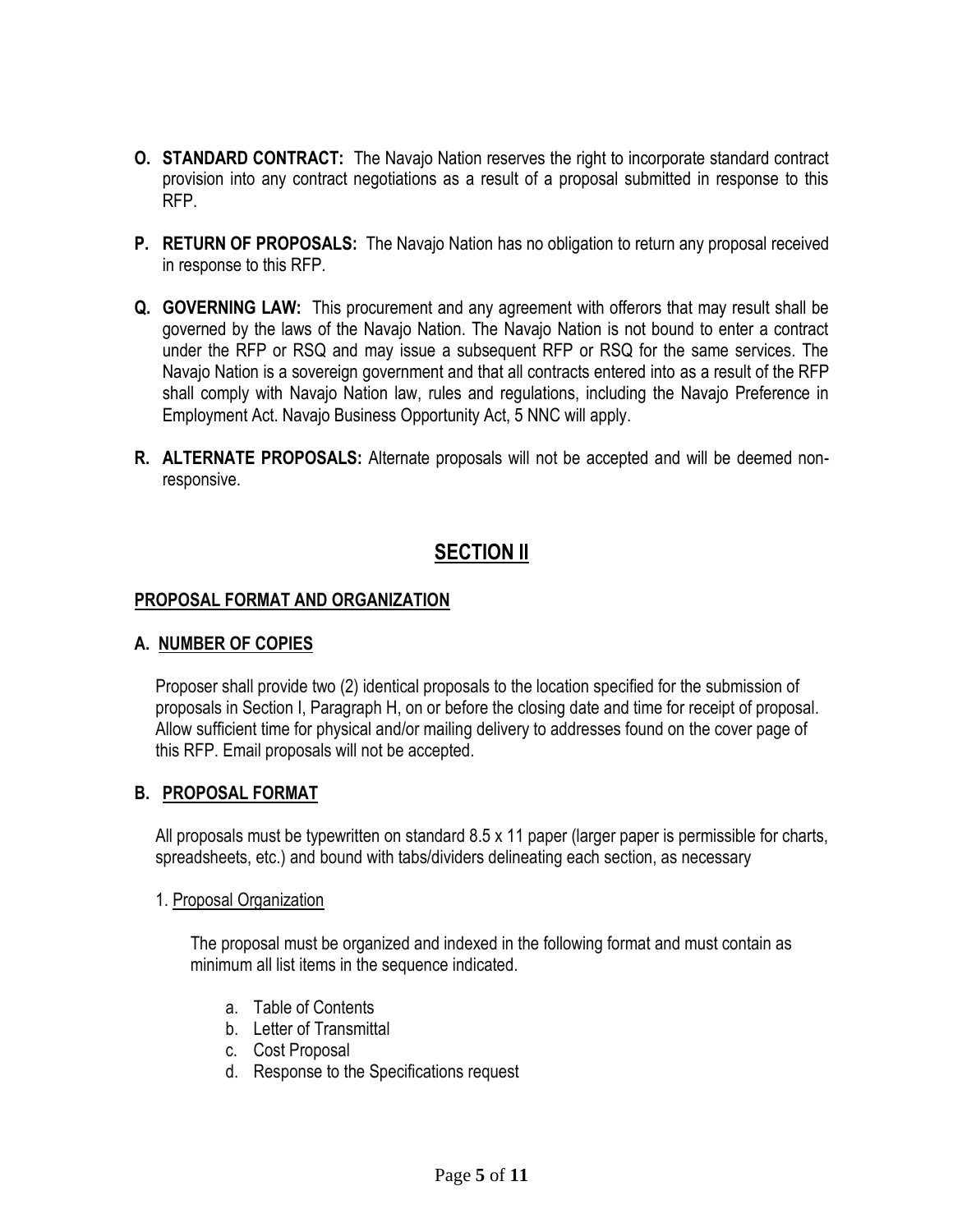- e. Professional References (List of similar services provided by the Offeror to tribal governments, enterprises, preferably organizations within 75-mile radius of the Navajo Nation within the last five (5) years)
- f. Certifications/Licenses (i.e., manufacturer, Business), if any.
- g. Credentials (W-9, Insurance)
- h. Appendix (if needed)

Any proposal that does not adhere to these requirements may be deemed non-responsive and rejected on that basis.

Proposer may attach other materials which they feel may improve the quality of their response. However, the material should be included as items in the appendix.

### 2. Letter of Transmittal

Each proposal must be accompanied by a letter of transmittal. The letter of transmittal must:

- a. Identify the submitting organization with a brief description;
- b. Identify experience, capability and capacity
- c. Identify the name and title of the person authorized to contractually obligate the organization;
- d. Identify the name, title and telephone number of the person authorized to negotiate the contract on behalf of the organization;
- e. Identify the names, title and telephone numbers of person to be contacted for clarification;
- f. Be signed by the person authorized to contractually obligate the organization; and
- g. Acknowledge receipt of any and all amendments to the RFP.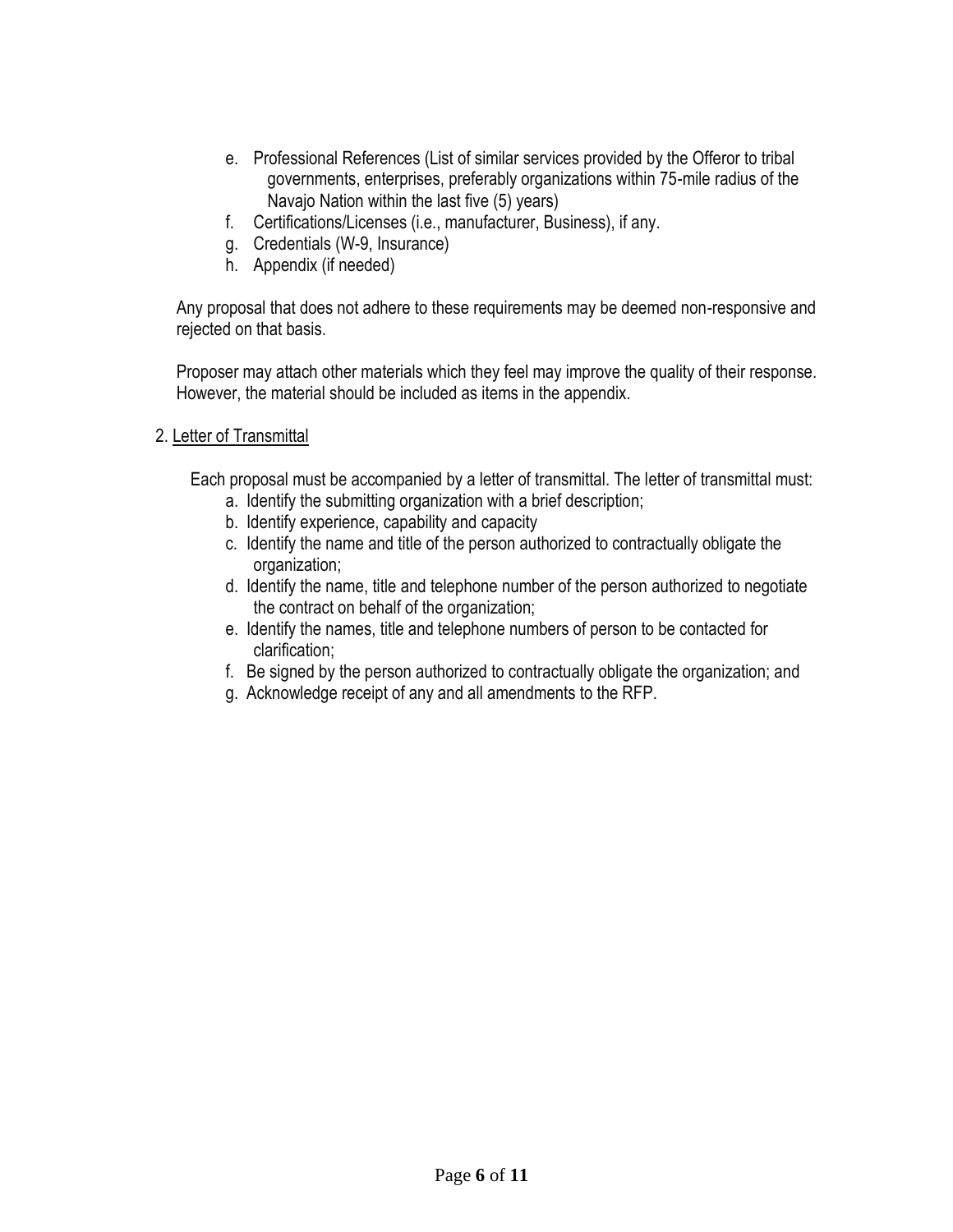# **SECTION III**

# **SCOPE OF SERVICES Ambulance & Emergency Response Vehicle Maintenance & Service**

#### **1. General Scope**

Furnish all labor, equipment, materials and supervision to perform general repair services, preventative maintenance services, emergency repair services, towing and inspection for ambulances and emergency response vehicles.

# **2. AMBULANCE PREVENTATIVE MAINTENANCE**

The Navajo Nation Emergency Medical Service's (EMS) ambulance and emergency response vehicle preventative maintenance shall be defined as routine inspection, servicing, repair, and replacement of equipment components on a regular basis so as to facilitate operations with downtime at a minimum. The program shall be in accordance with industry recognized best fleet management practices and shall comply with the original equipment manufacturer (OEM) specifications, warranties, and recommendations. The successful contractor's program shall at a minimum, include the specifications outlined herein, however, are subject to modification upon approval by the EMS representative. The Contractor shall have means to repair and or replace all parts of the ambulance when approved by the EMS representative. All ambulances and emergency response vehicles will be picked up and delivered to the appropriate EMS Field Office where that ambulance or response vehicle is assigned and the EMS representative at which time the work being requested and/or that has been performed will be confirmed and finalized. Additionally, work may be completed at the EMS Field Office to reduce ambulance down time. The following items, and all listed safety inspections on every ambulance shall be completed prior to it being returned for service. It is imperative that every vehicle returned for service shall be complete as to repairs and safety checks. All safety issues will be immediately brought to the attention of the EMS representative.

# **A. Frame/Suspension**

- 1. Frame rails/ross members 2. Spindles and Bushings
- 
- 5. Leaf springs/ fasteners 6. Axle shafts
- 7. Air springs/ fasteners 8. Axle power divider
- 
- 
- 
- 
- 
- 3. Frame fasteners 1. Axle Beam/housing
	-
	-
- 9. Torque arm 10. Differential/2-speed shift
- 11. Shocks 12. Upper/Lower control arms
- 13. Ball joints 14.Wheel seals/lubricant level
- 15. Kingpins 16. Tires/lugs/wheels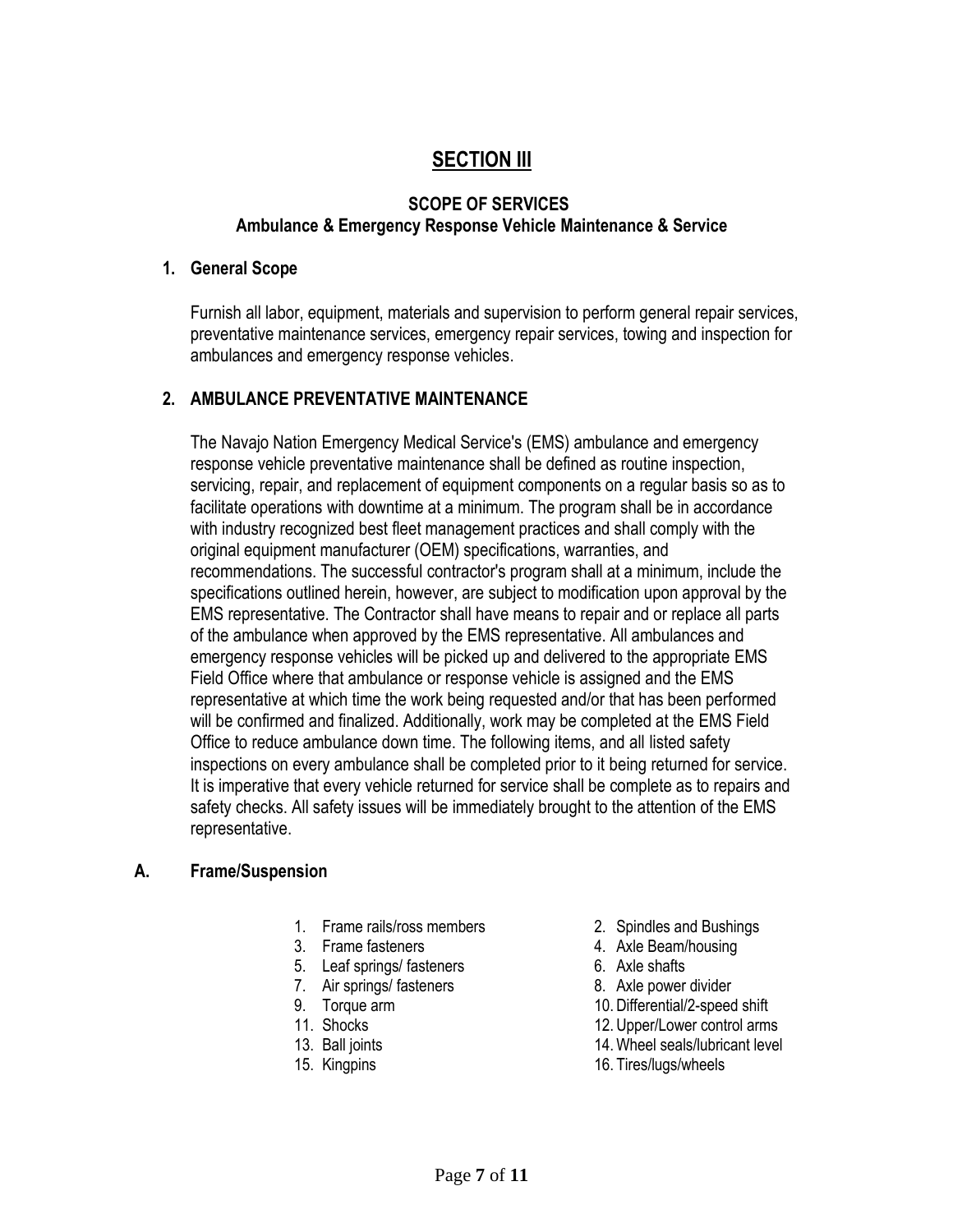### **B. Engine**

- 1. Preventive Maintenance 2. Fuel lines I fittings
- 
- 
- 7. Engine mounts I hardware **8.** Air inlet piping I mounting
- 9. Electronic controls I codes 10. Turbo
- 11. Operation (running) 12. Blower
- 13. Coolant level I condition 14. Charge-air cooler
- 
- 17. Hoses I lines I fittings 18. Exhaust pipe I muffler

#### **C. Transmission**

- 
- 3. Oil level I condition **4. Carrier bearings**
- 
- 7. Shifter I linkage 8. Fasteners
- 9. Electronic control I codes 10. Driveline brake

#### **D. Electrical System**

- 1. Batteries I cables I connectors 2. Dash lights
- 3. Starter motor I ignition switch 4. Headlamps
- 5. Solenoids I relays I switches 6. Marker I clearance lamps
- 
- 9. Alternator I wiring I belts 10. Brake I backup lamps<br>11. Rectifiers 12. Ground I step /clearan
- 
- 
- 
- 
- 19. Auto load management 20. Wipers I washers
- 
- 23. Shore power receptacle 24. Backup alarm
- 25. Two-Way Radio I intercom 26. City horn I Air horn
- 27. Operator alert devices

#### **E. Cab and Interior**

- 1. Glass I windows I mirrors 2. Cab lift system
- 
- 5. Doors I hinges I latches 6. Cab lift supports
- 
- 
- 
- 3. Oil level I condition **4. Fuel I water separator**
- 5. Oil leaks 6. Fuel tanks I mounting
	-
	-
	-
	-
- 15. Radiator 16. Exhaust manifold
	-
- 1. Mounts I hardware 2. Universal joints I slip yoke
	-
- 5. Oil leaks 6. Output and input yokes
	- -
	-
	-
	-
- 7. Interlock systems 8. Turn indicators I hazard lamps
	-
	- 12. Ground I step /clearance lamps
- 13. Isolators 14. Flood I spot I scene lights
- 15. Inverter I converter 16. Compartment lighting
- 17. Voltage warning device 18. Air conditioning system
	-
- 21. Auxiliary battery charger 22. Emergency warning lights
	-
	-
	-
- 3. Seats I mounting and the seats of the 4. Cab lift motor /lines/ cylinders
	-
- 7. Cab mounts I structure 8. Cab lift pivots I latches
- 9. Equipment mounting 10. Air conditioning repair/service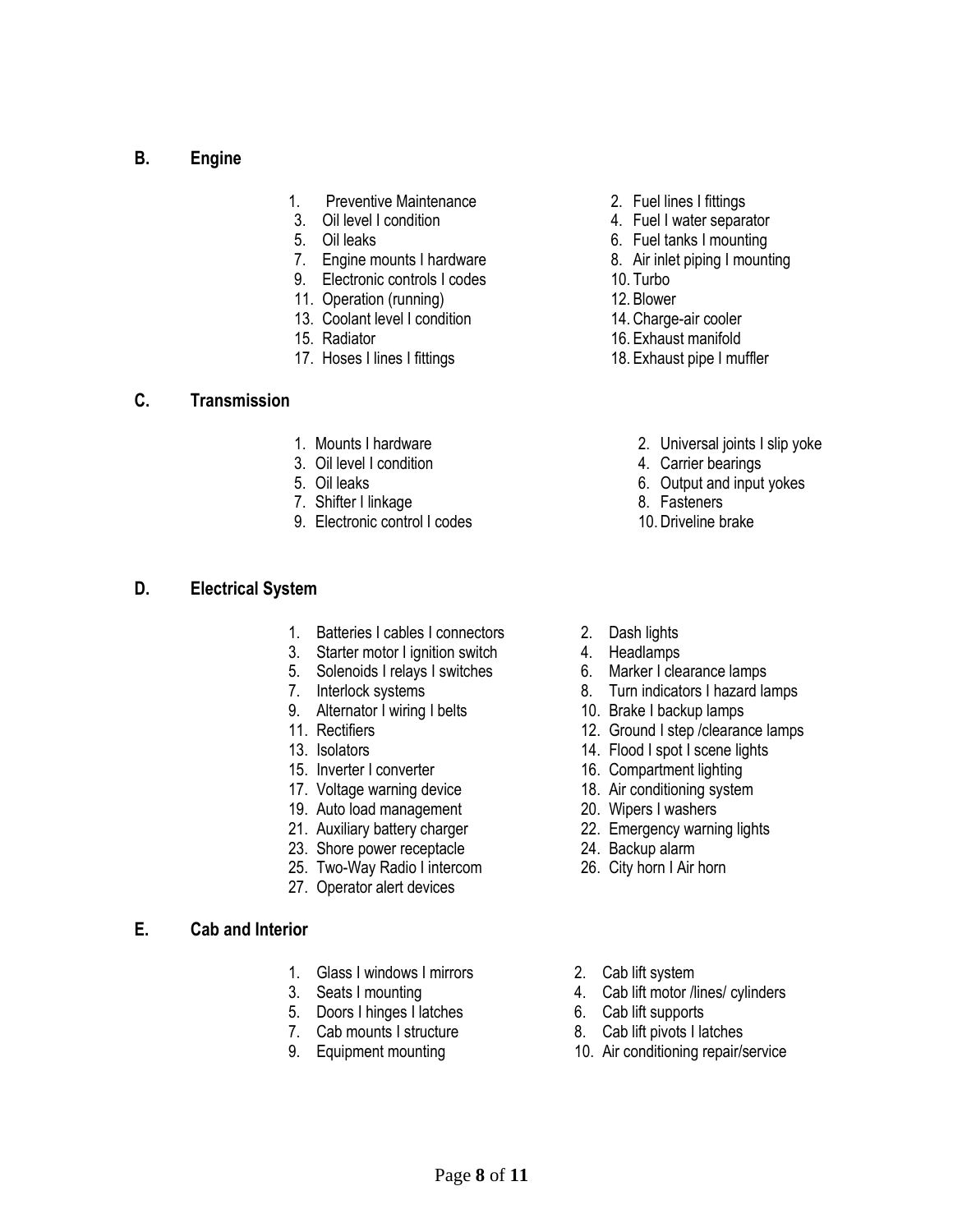# **F. Braking System**

- 1. Parking brake I controls 2. Drain valves
- 
- 
- 
- 
- 11. Hoses I lines I switches 12. Brake shoes I pads
- 13. Air dryer 14. Calipers

# **G. Body and Compartments**

- 
- 3. Hinges I seals I latches I stops 4. Equipment mounting devices
- 5. Hazard warning system 6. Paint I corrosion
- 7. Steps I platforms I grab rails 8. Graphics | decals

# **The Fleet consist of:**

Twelve (12) 2018 Ambulances

- **Make: Chevy 3500HD 4X2 Type I**
- **Engine: 6.0 Gas Engine**
- **Transmission: 4L80**

Sixteen (16) 2021 Braun Ambulances

- **Make: Ford F-350 4x4**
- **Engine: 6.7 Diesel Engine**
- **Transmission: 10R140**
- **2021 Ford Model Chassis**

Three (3) 2014 Ambulances

- **Make: Chevy 3500 Express Cutaway 4X2 Type III**
- **Engine: 6.6 Diesel Engine**
- **Transmission: 6L90 RWD**

# Two (2) 2011 Ambulances

- **Make: Chevy 3500 Express Cutaway 4X2 Type III**
- **Engine: 6.6 Diesel Engine**
- **Transmission: 6L90 RWD**
- 
- 3. Drums I rotors 4. Air tanks I mounting
- 5. Air compressor 6. Brake air chambers
- 7. Pedal assembly 8. Slack adjusters
- 9. Brake air valves 10. Cams I wedges
	-
	-
- 1. Compartment structures 2. Tread plate I diamond plate
	-
	-
	-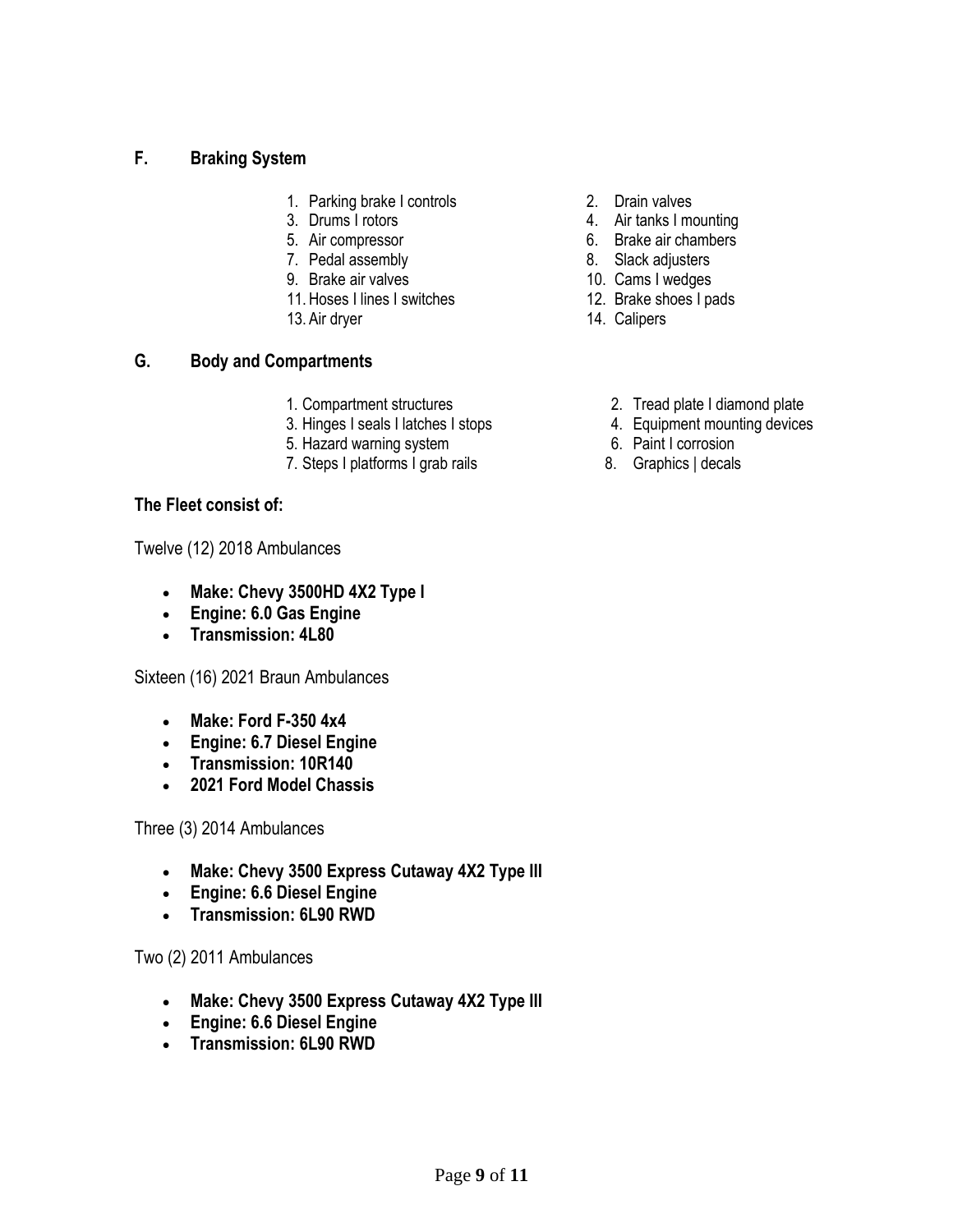One (1) 2013 Ambulance

- **Make: Chevy 3500 Express Cargo 4X2 Type II**
- **Engine: 6.6 Diesel Engine**
- **Transmission: 6L90 RWD**

One (1) 2004 Ambulance

- **Make: Ford E-450 SuperDuty Type III**
- **Engine: 6.0 Diesel Engine**
- **Transmission: Torqshift 4x2**

One (1) 2005 Ambulance

- **Make: Ford F-350 SuperDuty 4x4 Type I**
- **Engine: 6.0 Diesel Engine**
- **Transmission: 5R110W RWD**

Six (6) 2022 Braun Ambulances

- **Make: Ford F-350 4x4**
- **Engine: 6.7 Diesel Engine**
- **Transmission: 10R140**
- **2022 Ford Model Chassis**

Twenty Five (25) Emergency Response Vehicles

- **Make: Ford F-350 4x4**
- **Engine: 6.7 Diesel Engine**
- **Transmission: 10R140**

# **Field Office Locations:**

# Arizona

- 1. Window Rock, Arizona
- 2. Chinle, Arizona
- 3. Fort Defiance, Arizona
- 4. Kayenta, Arizona
- 5. Inscription House, Arizona
- 6. Red Mesa, Arizona
- 7. Tuba City, Arizona
- 8. Winslow, Arizona
- 9. Pinon, Arizona